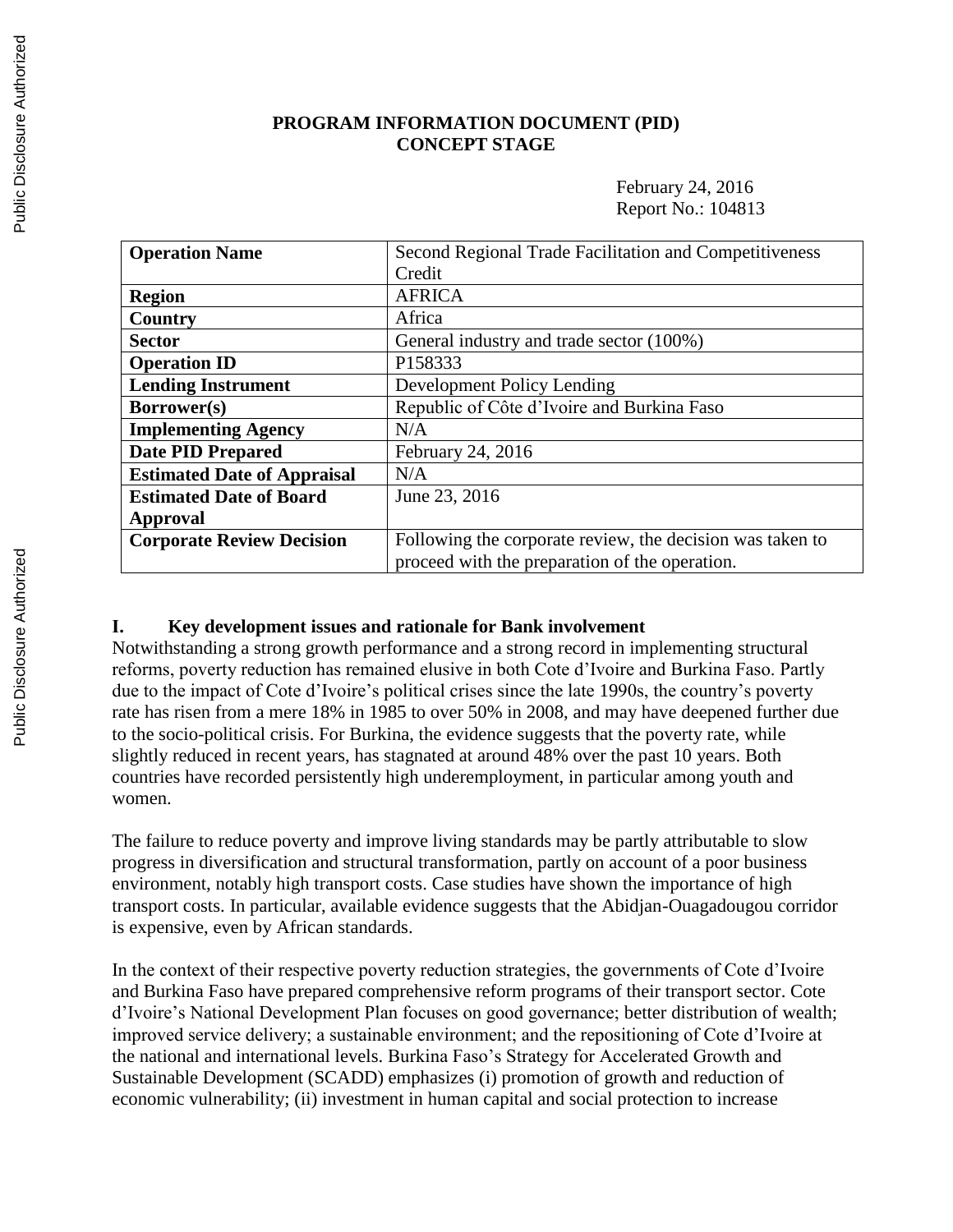resilience; (iii) good governance that makes the public sector more effective and efficient; and (iv) incorporation of cross-cutting priorities, such as gender, demography, planning and building capacity to implement development policies.

Highlighting their renewed reform commitments, Cote d'Ivoire and Burkina Faso have requested support from the Bank through a regional Development Policy Operation. Motivating this request is the fact that many of the supported trade facilitation and transport reforms will only become effective if also implemented by both countries, and that authorities strongly value the convening power of the Bank and its expertise in the trade facilitation and transport sector. The Regional DPO offers appropriate incentives to overcome coordination failures and create positive externalities from collaboration.

# **II. Proposed Objective(s)**

The proposed RTFCC2 will be the second and final operation in a programmatic series of two Development Policy Operations. Its overarching objective is to support the two governments' reform program and to reduce trade transaction costs along the Abidjan-Ouagadougou corridor. The operation focuses its support on (i) reform of the trucking industry; (ii) organization of the trucking market; (iii) improving competitiveness of the gateway and inland platforms, and (iv) improving the border clearance and international transit process.

# **III. Preliminary Description**

The Regional DPO aims at adopting a systematic approach to address the root causes of high trade transaction costs along the Abidjan-Ouagadougou corridor. Reducing transport costs and delays requires coordinated policy action from Burkina Faso and Cote d'Ivoire to optimize the following dimensions:

- *Physical flow of goods*: this requires (i) the establishment of a competitive and efficient market for cargo handling and trucking services, and (ii) the improvement of operational efficiency at terminals (this has linkages with the documentation and information process, which should be designed so as to not slow down movement of goods along the corridor);
- *Documentation and information flows:* simplifying and streamlining processes for the transit and clearance of goods can be achieved by (i) establishing mechanisms improving the availability, exchange and use of information, (ii) granting positive advantage to compliant operators so as to focus control for secure trade without hampering legitimate transactions, and (iii) ensuring professional standards for both border management agencies and logistics services.

The promotion of competitive market structures in transport and logistics services is a complementary and cross-cutting theme and largely determines the possibility for efficiency gains along the logistics chain to translate into actual reduction of costs and delays for traders.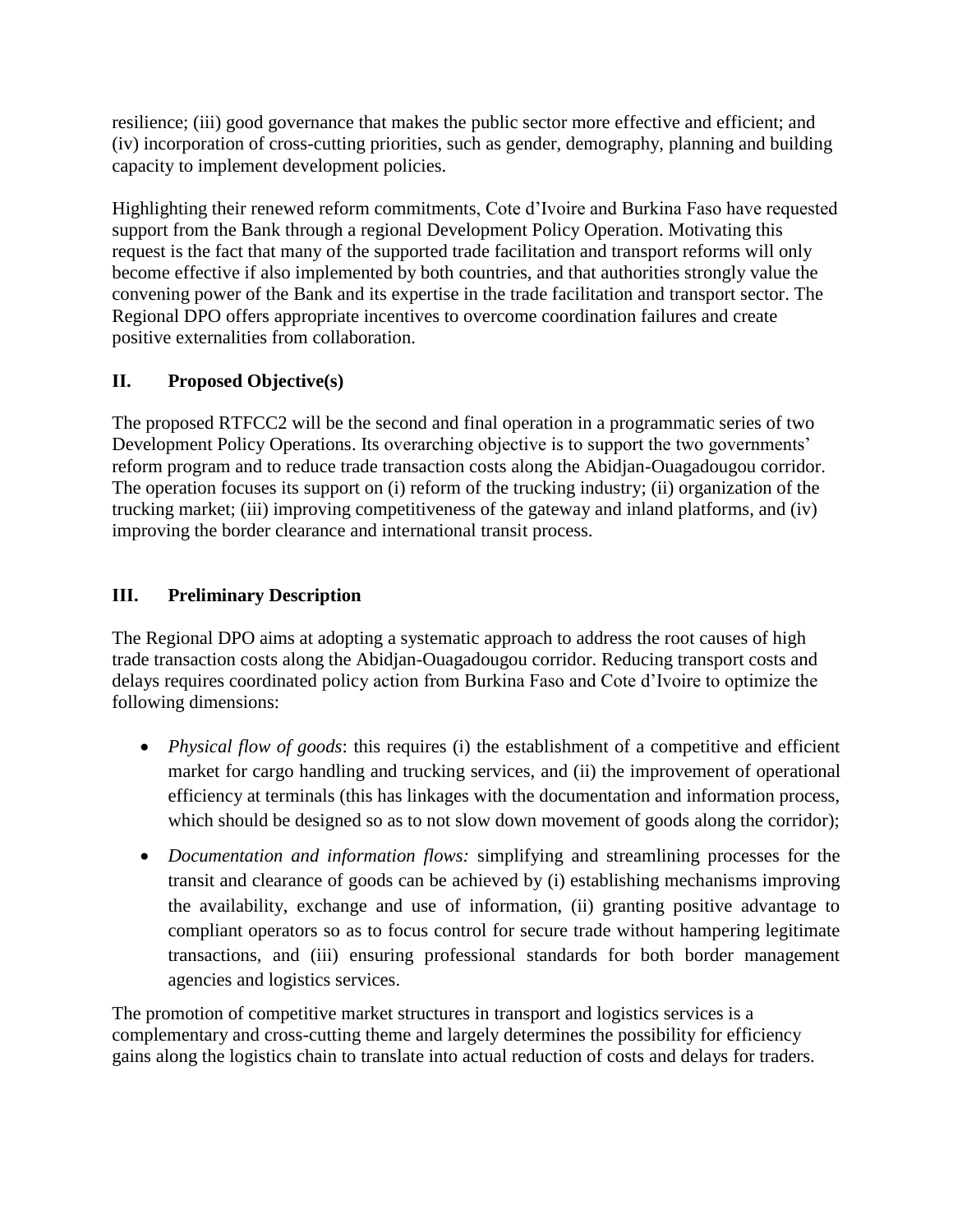The operation supports policy measures that Burkina Faso and Cote d'Ivoire intend to implement either in parallel individually or as joint actions, as some reforms (such as bilateral road agreements and transit measures) require strong bilateral cooperation and are inscribed in the context of regional commitments. The Regional DPO offers in this respect a powerful commitment and coordination mechanism that will enable the common ownership and delivery of an important set of reforms by each country.

## **IV. Poverty and Social Impacts and Environment Aspects**

While the economic benefits of lower prices, more efficient service, and reduced transport and transit time are clear for firms and individuals customers of logistics and transport services, an appreciation of the poverty and social impact of the reforms supported by this operation on directly affected populations is needed. Given that the trucking industry is comprised largely of an over-supply of small independent truckers who operate on relatively thin margins, the poverty and social impact of trucking reform will be considerable.

Reforms are not expected to have negative environmental impact. In fact, the modernization of the trucking fleet as well as higher levels of compliance with the stipulated axle load limit may have a positive impact on the environment. At the same time, the expected greater volume of transport catalyzed by the reforms may possibly augment pollution.

## **V. Tentative financing**

| Source:                                     |       | (\$m.) |
|---------------------------------------------|-------|--------|
| BORROWER/RECIPIENT                          |       |        |
| International Development Association (IDA) |       | TBD    |
| Borrower/Recipient                          |       |        |
| <b>IBRD</b>                                 |       |        |
| Others (specifiy)                           |       |        |
|                                             | Total |        |

### **VI. Contact point World Bank**

Contact: Jacques Morisset Title: Program Leader, AFCF2 Tel: Fax: Email: jmorisset@worldbank.org

### **Borrower**

Contact: Albert Ballé Title: Conseiller Technique, Cabinet du Ministre auprès du Premier Ministre Chargé de l'Economie et des Finances, Côte d'Ivoire Tel: +22520208181 Email: balle\_albert@yahoo.fr